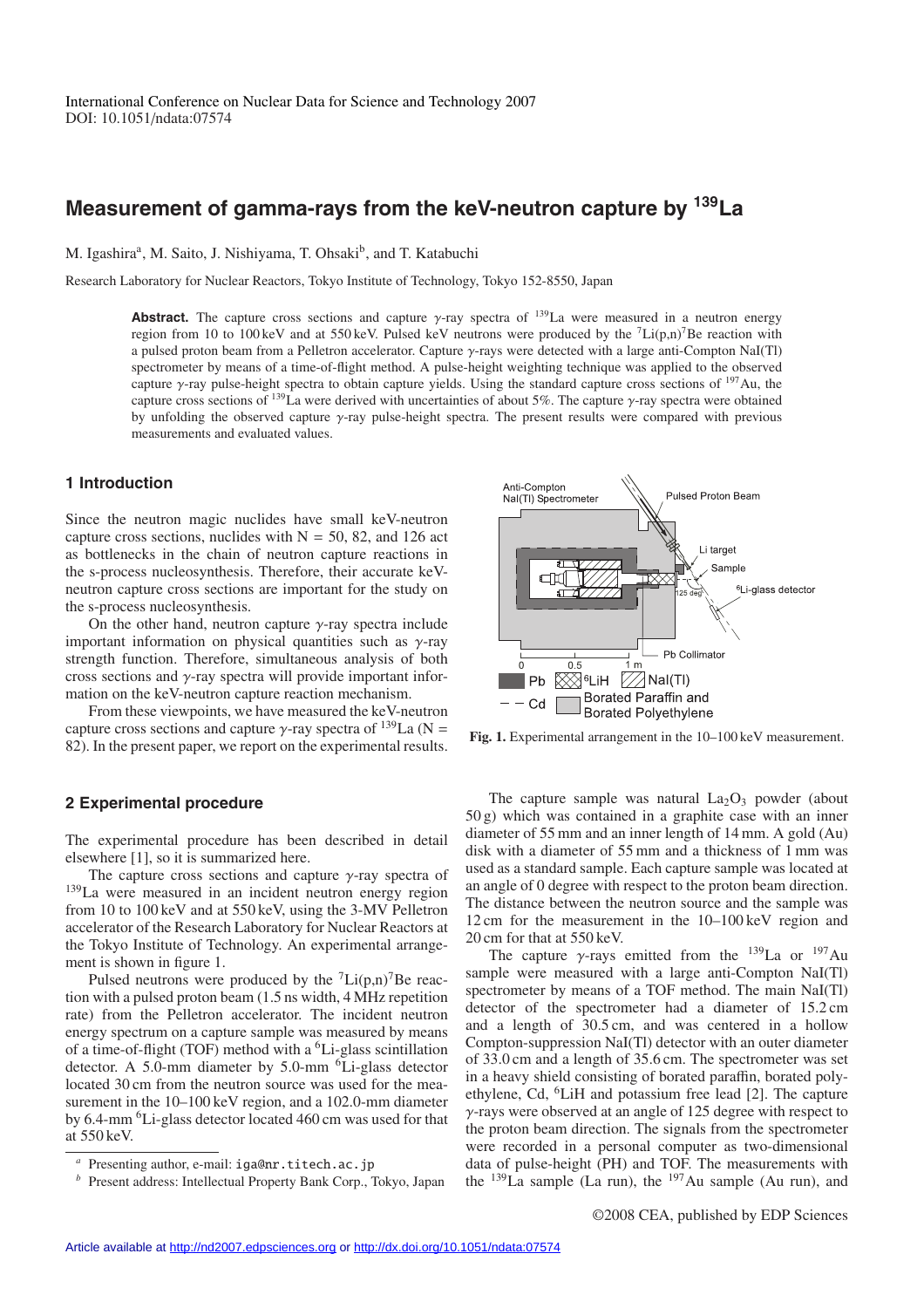

**Fig. 2.** Normalized energy spectra of incident neutrons in the (a) 10–100 keV and (b) 550 keV measurements.

no sample (Blank run) were performed cyclically to average out changes in experimental conditions such as the incident neutron spectrum.

#### **3 Data processing**

The data processing method has been also given in detail elsewhere [1], so it is summarized here.

The incident neutron energy spectrum on the sample in the 10–100 keV or 550 keV measurement was derived from the TOF spectrum observed with the small or large  ${}^{6}$ Li-glass detector in Blank run, respectively. The normalized spectra are shown in figure 2.

Figure 3 shows the TOF spectra observed with the  $\gamma$ -ray spectrometer in the 10–100 keV measurement. The broad peak below 550 channel in the spectrum for La run or Au run is due to the capture  $\gamma$ -rays from the corresponding sample, and the sharp peak around 650 channel is due to the  $\gamma$ -rays from the  ${}^{7}$ Li(p, $\gamma$ )<sup>8</sup>Be reaction in the Li target. Four gates were set in the foreground region and one gate was set in the timeindependent background region, as shown in figure 3, and the corresponding PH spectra were obtained from the twodimensional data. Then, the net capture  $\gamma$ -ray PH spectra were obtained by subtracting the background PH spectra normalized with the gate-width ratios from the foreground PH spectra.

In order to obtain the capture yields corresponding to the individual gates of La and Au runs, a PH weighting technique [3] was applied to the net capture  $\gamma$ -ray PH spectra. The number of incident neutrons in Au run was determined by the capture yield of  $197$ Au and the averaged capture cross section of  $197$  Au, which was obtained from the capture cross sections of ENDF/B-VI [4] and the normalized neutron energy spectrum. The number of incident neutrons in La run was derived from that in Au run and the neutron monitor counts of the 6Li-glass detector. The averaged neutron capture cross section of <sup>139</sup>La was derived from the number of incident neutrons and the capture yield of the 139La sample.

Corrections were made for the neutron self-shielding and multiple-scattering in the sample [5], for the  $\gamma$ -ray scattering and absorption in the sample, for the effect of the discrimination level (600 keV) in the net capture  $\gamma$ -ray PH spectra on the



**Fig. 3.** TOF spectra observed with the γ-ray spectrometer in the 10–100 keV measurement.

capture yields, and for the effect of impurities in the sample on the capture yields.

The capture  $\gamma$ -ray spectra were derived by unfolding the net capture γ-ray PH spectra with a computer code, FERDOR [6], and the response matrix of the  $\gamma$ -ray spectrometer. The derived capture γ-ray spectra were normalized so that the integration of the spectrum with respect to the  $\gamma$ -ray energy is equal to the neutron binding energy plus the incident neutron energy [1].

## **4 Results and discussion**

The capture cross sections of <sup>139</sup>La were derived with unceratinties of about 5% in the incident neutron energy region from 10 to 100 keV and at 550 keV. The results in the 10–100 keV region are shown in figure 4, and compared with



Fig. 4. Neutron capture cross sections of <sup>139</sup>La.